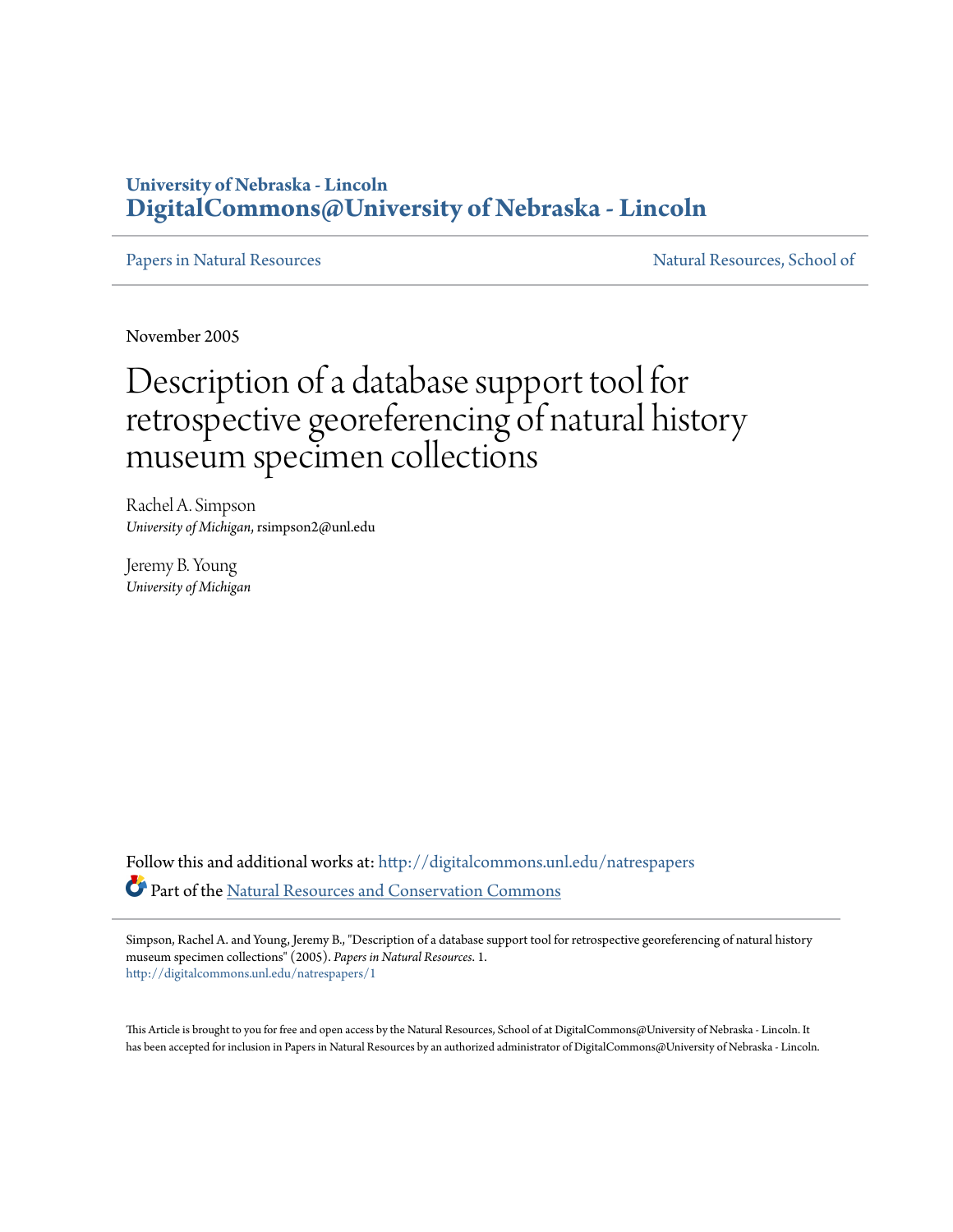## **Description of a database support tool for retrospective georeferencing of natural history museum specimen collections†**

Rachel A. Simpson<sup>1, 3</sup> and Jeremy B. Young<sup>2</sup>

<sup>1</sup>Shapiro Science Library, University Library, The University of Michigan, Ann Arbor, MI 48109-1185<br><sup>2</sup>Shape Physics Bessexek Laberstow, Department of Atmospheria, Oceania and Space Sciences, Gallage <sup>2</sup>Space Physics Research Laboratory, Department of Atmospheric, Oceanic and Space Sciences, College of Engineering, University of Michigan, Ann Arbor, Michigan 48109-2143 <sup>3</sup>Current address: School of Natural Resources, University of Nebraska-Lincoln, Lincoln, NE 68588-0517.

E-mail: rsimpson2@unl.edu

#### **Introduction**

The locations at which natural history museum specimens were collected ('localities') can be visualized using Geographic Information Systems (GIS) technology when explicit and standardized references to geospatial locations are available. Below we describe a database support tool which automates the association of localities with explicit geospatial coordinates for named places included in an electronic gazetteer. The tool furthermore facilitates simple manual review and correction of results.

### **Description of Database Support Tool**

A locality consists of a string of text which may include one or more place names that also appear as entries in a gazetteer. The database support tool we developed links a set of specimen localities with entries from an electronic gazetteer. In our work we used the Geographic Names Information System or GNIS (U.S. Geological Survey 1981) but other gazetteers could be used as well. The database software programmed for the purpose was  $4D (4<sup>th</sup> Dimension, San Jose, CA)$ . It was customized to permit a combination of automated and manual matching of each specimen locality with place name(s) for the relevant county in the reference gazetteer.

Scripts that run from within the application find any matches in the reference database, using a simple system of pattern matching. Each entry in the GNIS for the county listed for a particular specimen is compared with the locality itself, and if any string of text in the locality description exactly matches a given entry in the GNIS, that entry is flagged as a potential match. Following this automated candidate match selection, the user can modify the selection by means of a simple interface. For example, when multiple matches for a particular locality occur, the user can select the most appropriate one with computer-mouse clicks. When no match is found, or if none of those found

1

<sup>†</sup> This paper was posted November 2005 at DigitalCommons@University of Nebraska – Lincoln. http://digitalcommons.unl.edu/natrespapers/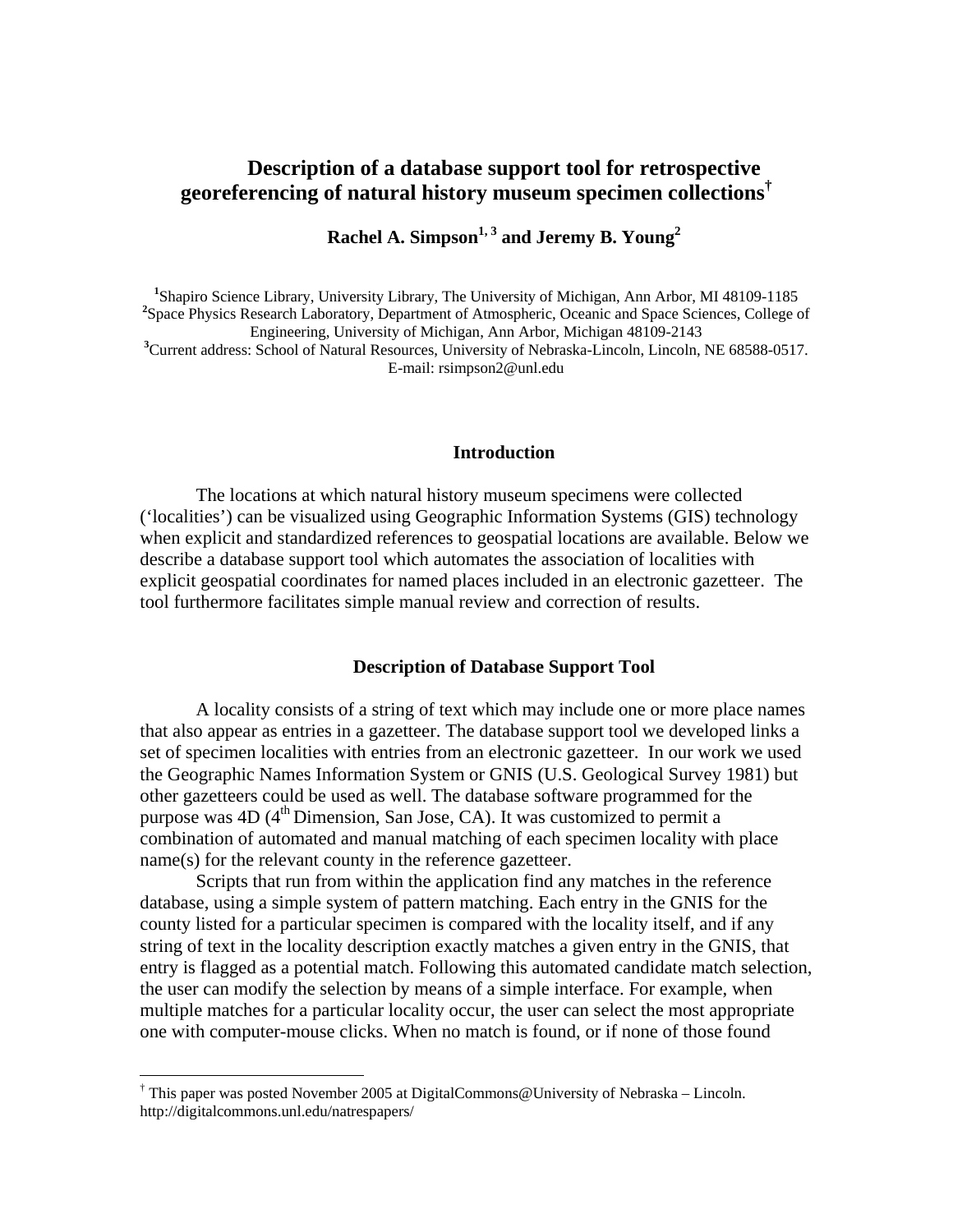automatically are appropriate, the user can easily retrieve the full list of places for the county, or other counties if desired, and then select an appropriate match. This feature is helpful for example when there are different versions or spellings of a place name.

To help illustrate the technique, a figure is included below showing the 4D display for one locality, 'South Manitou Island, South End of Lake Florence.' It has automatically been matched with the GNIS entry for 'South Manitou Island' in Leelanau County. The number '1' under 'Repeats' indicates that there was only one entry for that place name in Leelanau County. Had there been multiple entries, the user would need to determine which was the most appropriate one and select it. Lake Florence is included in the GNIS, but because the order of the words is reversed, no match was found automatically. The user has however recognized that coordinates for Lake Florence would be closer to the actual location at which the specimen was described as being selected. The user has therefore searched for and found the relevant entry, 'Florence Lake,' in the list of places for Leelanau County. Double-clicking on it will cause that entry to be added to the 'County and Name' area. By selecting South Manitou Island and using the 'Delete' button, that entry will be removed.

In a project in which this technique was used with herbarium specimens, a 92% success rate in georeferencing to some level of precision/specificity better than county was obtained (Simpson, ms).

**Entry for Plants\_Specimens Plants\_Specimens** Find Zero Matches Find Single Matches Find Multiple Matches 6 of 21658 × Leelanau ऋ .<br>Matches VOSS\_Num ,<br>Nonstandard City County q) Place\_Name  $\bullet$ "South Manitou Island, South End of Lake Florence  $\blacksquare$ **DDX** DDY County and Name Repeats Leelanau, South Manitou Island Delete<sup>1</sup> 86 1202 44,99913  $\left| \right|$  $\mathbf{r}$ 회 **Matching Places**  $\bullet$ Get Counties Double Click a place name Click on a County name to update  $\sqrt{A}$ to link it to this specimen.<br>Site Airport **DDX DDY** \$ Gogebic Empire Airport  $-86.00417$ 44.78722 ᅬ ∸ Grand Traverse Empire Bluffs -86.07194 44 80028 再  $-86,00889$ 44.81722 Gratiot Empire, Township of  $-85.60194$ 45.105 Hillsdale Ennis Creek  $|\mathbb{R}|$ Fife Lake State Forest  $-86.12694$ 45.02639 Houghton Huron **First Church**  $-86.00889$ 44.80694 **Fisher Lake** Ingham -85.94722 44.89639  $-86.11944$ Florence Lake 45.01 Ionia 44.83389 losco Fouch  $-85.72111$ Fouch Cemetery  $-85.70944$ 44.83361 Iron 44.82278 Isabella Fouch Hill  $-85.71306$ Jackson Fountain Point -85.70528 44.96944 Kalamazoo **Fulton Park** -85 68528 44 78083 G Marsten Dame Marina 45.12861 -85.61333 Kalkaska Gilbert Lake  $-85.92944$ 44.79611 Kent 45.08972 Gills Creek -85,66667 Keweenaw Gills Pier -85.68389 45.08889 Lake Glen Arbor -85.98528 44 8975 Lapee Glen Arbor Cemetery 44 89139 -85.99278 Leelanau ⊡ ப

**Figure:** Screenshot showing 4D display for one locality during the manual matching process for a group of specimen records.